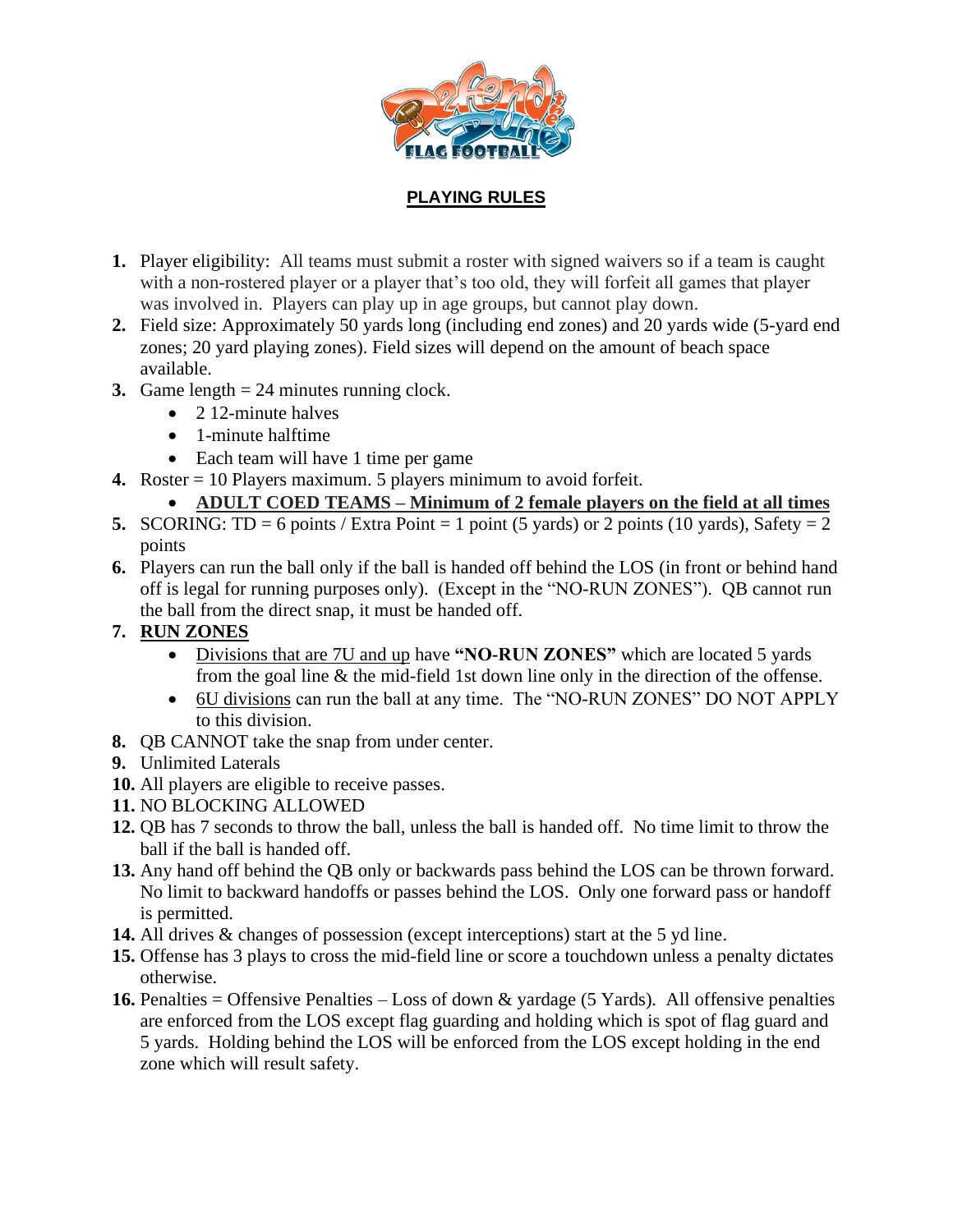

- **17.** Defensive Penalties Automatic 1st down & yardage (5 Yards). All penalties at or behind the LOS are 5 yards from the LOS and automatic first down except holding which will be a 5-yard tack on from the end of the run and Defensive PI which will be a spot foul.
- **18.** Personal Fouls, Roughing the Passer and Unsportsmanlike conduct penalties are 10 yards and automatic first down (defensive) or 10 yards loss of down (offensive).
- **19.** Flag Belts 2 **POP** flags per belt! **NO "TRIPLE THREAT" or "VELCO" belts allowed** (check with tournament staff to determine if your flags are legal).

## **Legal Flags**



- **20.** Any ball that hits the ground will be ruled dead. Fumbles or Muffs are dead at spot.
- **21.** Ball must be snapped between legs, not off to one side to start play.
- **22.** It is encouraged that all players wear a protective mouthpiece.
- **23.** Flagrant contact fouls will not be tolerated. Offending player(s) will be ejected from that game. Tournament Director has the right to ban the player(s) from future games.
- **24.** Interceptions may be returned (If returned on an extra point, the returning team will be awarded the point value that the team attempted the extra point attempt for).
- **25.** Overtime 2 plays from 12-yard line going into end zone College Rules Apply (Same scoring as in regular game).